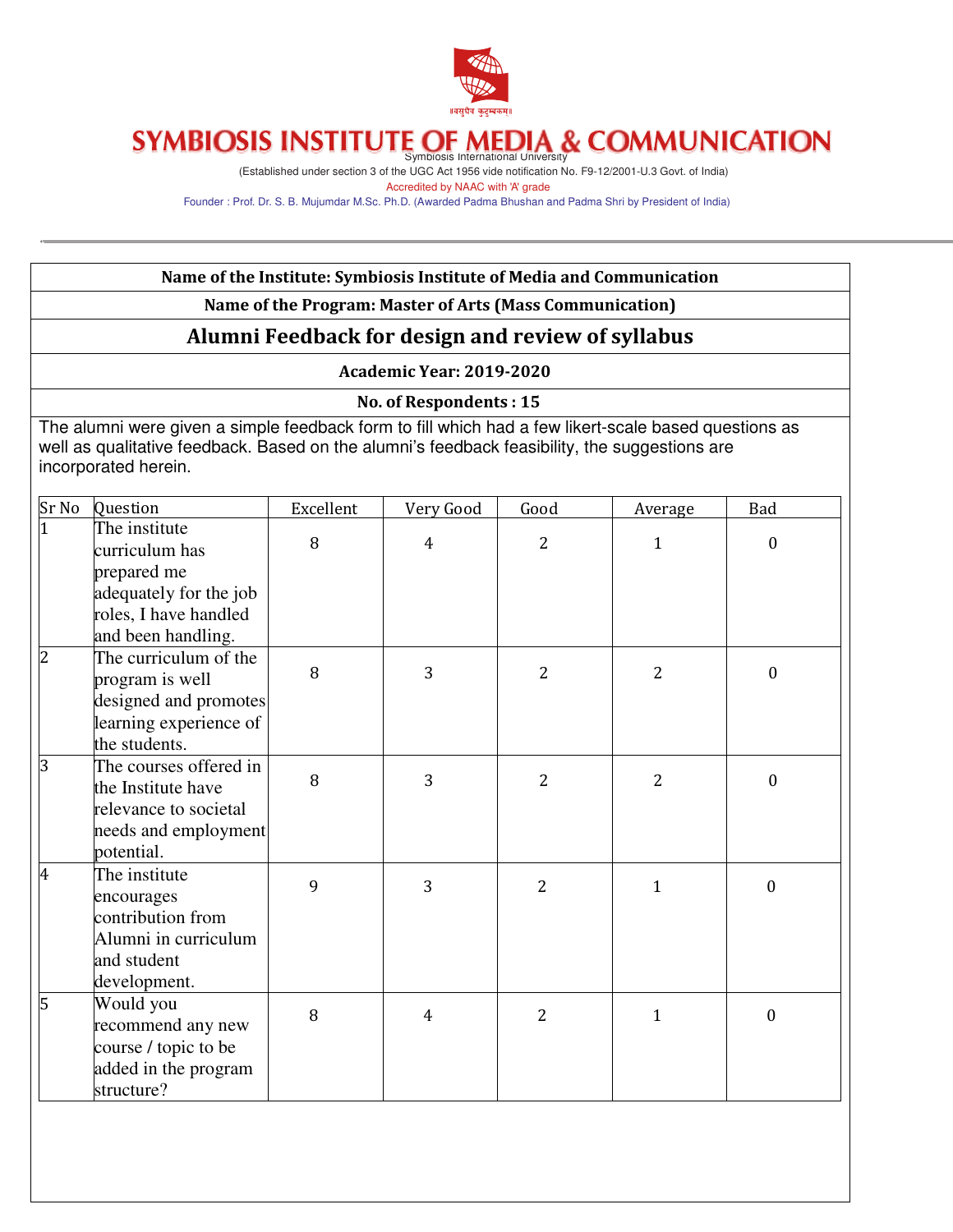| Sr. No | <b>Particulars / Action Point</b>                                                                                                         | <b>Action Taken</b>                                                           |
|--------|-------------------------------------------------------------------------------------------------------------------------------------------|-------------------------------------------------------------------------------|
|        | Digital video production - an insight on<br>the various categories of the videography<br>industry and the commercials behind the<br>same. | These themes are handled in the course content<br>of digital video production |

Bener

Prof. Sneha Gore Mehendale Dr. Ruchi Jaggi Name and Signature of Faculty

Ruchi Jag $\gamma$ 

In Charge Name and Signature of Director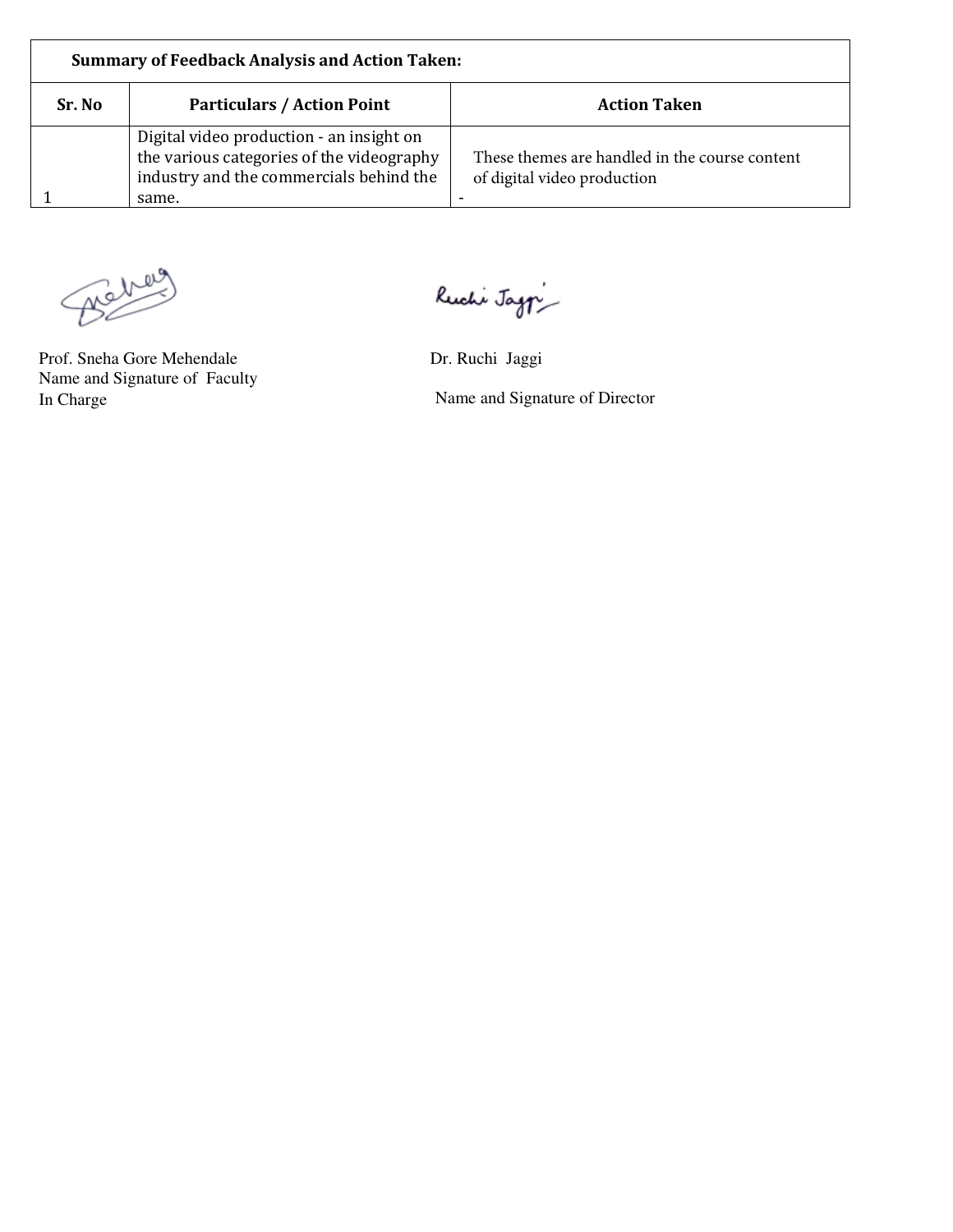

(Established under section 3 of the UGC Act 1956 vide notification No. F9-12/2001-U.3 Govt. of India) Accredited by NAAC with 'A' grade

Founder : Prof. Dr. S. B. Mujumdar M.Sc. Ph.D. (Awarded Padma Bhushan and Padma Shri by President of India)

#### Name of the Institute: Symbiosis Institute of Media and Communication

#### Name of the Program: Master of Arts (Mass Communication)

## Employers Feedback for design and review of syllabus

#### Academic Year: 2019-2020

The organizations visiting SIMC to recruit students are given a short questionnaire to gauge what they feel about the curriculum. The copy of curriculum is already sent to them over e-mail before the placement process begins. The feedback is usually taken from 4 to 5 recruiters and action is taken on feasible and actionable items after a deliberation by faculty members. Due to the global pandemic this year, the number of recruiters was lesser this year, and most feedback was taken online.

No. of Respondents : 4

| Sr No        | Question                                                                                                                                | Strongly Agree | Agree                    | Neutral  | <b>Disagree</b> | Strongly<br><b>Disagree</b> |
|--------------|-----------------------------------------------------------------------------------------------------------------------------------------|----------------|--------------------------|----------|-----------------|-----------------------------|
| $\mathbf{1}$ | The curriculum at<br>SIMC has a good blend<br>of theory and practical<br>aspects.                                                       | 2              | 2                        | $\Omega$ | $\overline{0}$  | $\theta$                    |
| 2            | The students of the<br>programme are<br>adequately trained in<br>terms of knowledge,<br>skills and values                               | 1              | $\overline{\mathcal{L}}$ |          | 0               | $\theta$                    |
| 3            | The students of the<br>programme<br>demonstrates the ability<br>to learn new things<br>quickly, to adapt, to the<br>dynamic environment | 2              | 2                        | $\Omega$ | 0               | 0                           |

| $\overline{A}$ | Would you recommend any new                                          | Yes: 1            | No: 2 |
|----------------|----------------------------------------------------------------------|-------------------|-------|
|                | course/topic to be added to the<br>programme? If yes, please specify | Graphic Designing |       |
|                |                                                                      |                   |       |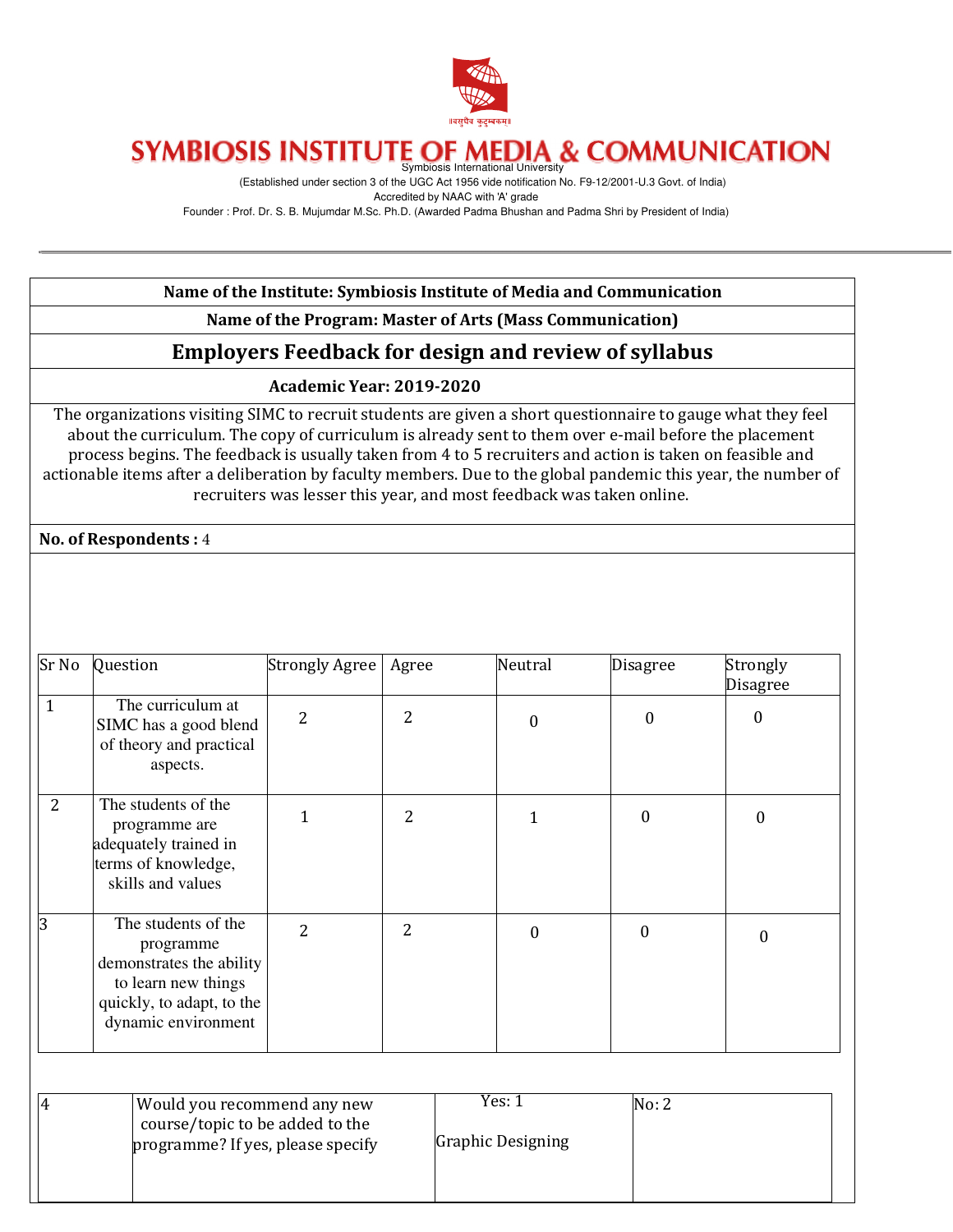|        | <b>Summary of Feedback Analysis and Action Taken:</b>                                                                  |                                                                                                |
|--------|------------------------------------------------------------------------------------------------------------------------|------------------------------------------------------------------------------------------------|
| Sr. No | <b>Particulars / Action Point</b>                                                                                      | <b>Action Taken</b>                                                                            |
|        | The recruiter suggested that graphic<br>designing should be added to the course<br>curriculum for Audio Visual cohort. | The suggestion will be deliberated and based on<br>feasibility, suitable action will be taken. |

Ruchi Jag $\gamma$ <br>Sneha Mehendale/ Neha Jindal Dr Ruchi Jaggi

Г

Name and Signature of

Ruchi Jagp

Name and Signature of Director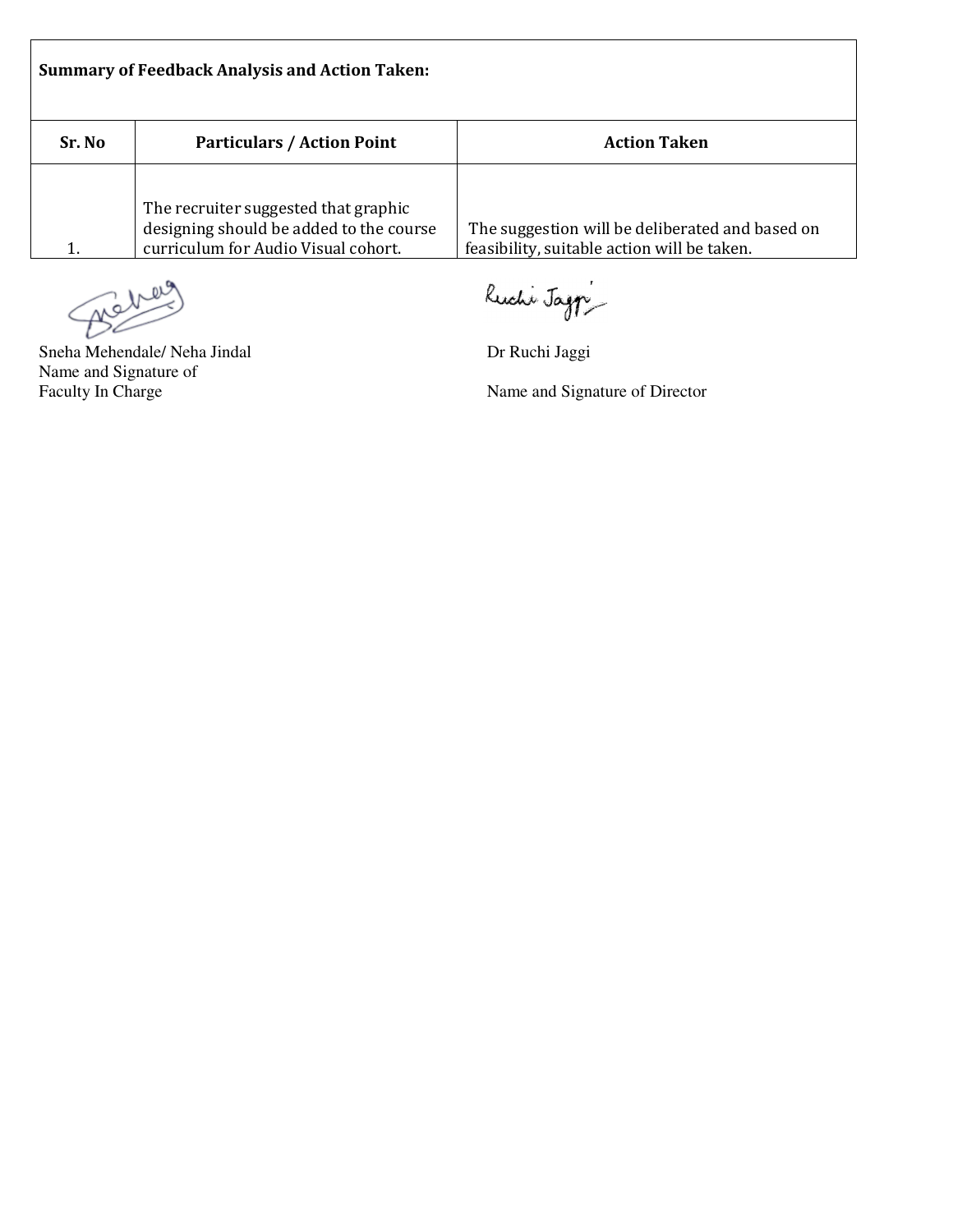

(Established under section 3 of the UGC Act 1956 vide notification No. F9-12/2001-U.3 Govt. of India) Accredited by NAAC with 'A' grade Founder : Prof. Dr. S. B. Mujumdar M.Sc. Ph.D. (Awarded Padma Bhushan and Padma Shri by President of India)

#### Name of the Institute: Symbiosis Institute of Media and Communication Name of the Program: Master of Arts (Mass Communication)

## Students Feedback for design and review of syllabus

Academic Year: 2019-2020

The students were given a simple feedback form to fill which had a few likert-scale based questions as well as qualitative feedback is sought. Based on the students' feedback feasibility, the suggestions will be evaluated and considered.

No. of Respondents: 61

| Sr No          | Question                                                                                                        | Strongly<br><b>Disagree</b> | <b>Disagree</b>  | Neutral | Agree | <b>Strongly Agree</b> |
|----------------|-----------------------------------------------------------------------------------------------------------------|-----------------------------|------------------|---------|-------|-----------------------|
| I1             | The topics were<br>overlapping with the<br>courses taught                                                       | 13                          | 7                | 15      | 13    | 13                    |
|                | earlier/during the<br>semester                                                                                  |                             |                  |         |       |                       |
| $\overline{2}$ | I was informed about<br>our expected<br>competencies, Course<br>Outcomes (CO) and<br>Programme Outcomes<br>(PO) | $\Omega$                    | $\boldsymbol{0}$ | 12      | 29    | 20                    |
| $\mathsf B$    | The curriculum is<br>relevant and offers<br>flexibility to meet my<br>learning needs                            | $\theta$                    | 0                | 11      | 9     | 41                    |
| 4.             | Adequate co-curricular<br>learning opportunities<br>are provided to support<br>my curricular learning.          | $\mathbf{0}$                | 7                | 18      | 22    | 14                    |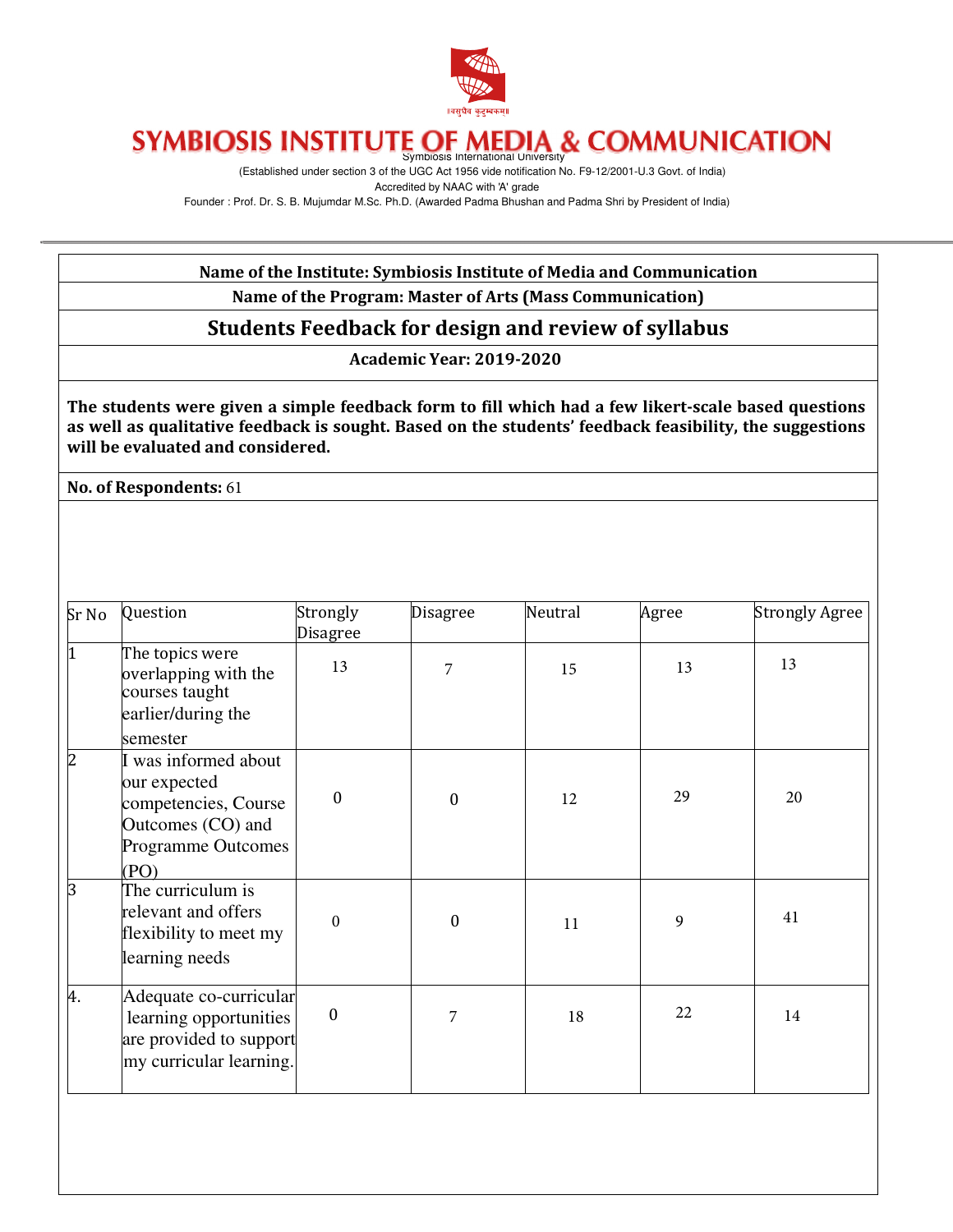|        | <b>Summary of Feedback Analysis and Action Taken:</b> |                                                      |
|--------|-------------------------------------------------------|------------------------------------------------------|
| Sr. No | <b>Particulars / Action Point</b>                     | <b>Action Taken</b>                                  |
|        | Finances of film-making has to be taught.             |                                                      |
|        | Students mostly focus only on the                     | Film marketing is already a course in the AV         |
|        | creative aspects, ignoring financial                  | programme structure. But if more focus on finance    |
|        | aspects, which is different from the scene            | is needed, it would be evaluated and based on the    |
|        | in real world.                                        | feasibility, suitable action will be taken in future |
|        | More insight into regional media from all             | Would be evaluated and based on the feasibility,     |
| 2.     | parts of India would be welcome                       | suitable action will be taken in future.             |
|        | Would be evaluated and based on the                   |                                                      |
|        | feasibility, suitable action will be taken in         | Would be evaluated and based on the feasibility,     |
| 3.     | future                                                | suitable action will be taken in future.             |

Benes

Name and Signature of<br>Faculty In charge

Prof. Sneha Gore Mehendale Dr Ruchi Jaggi

Name and Signature of Director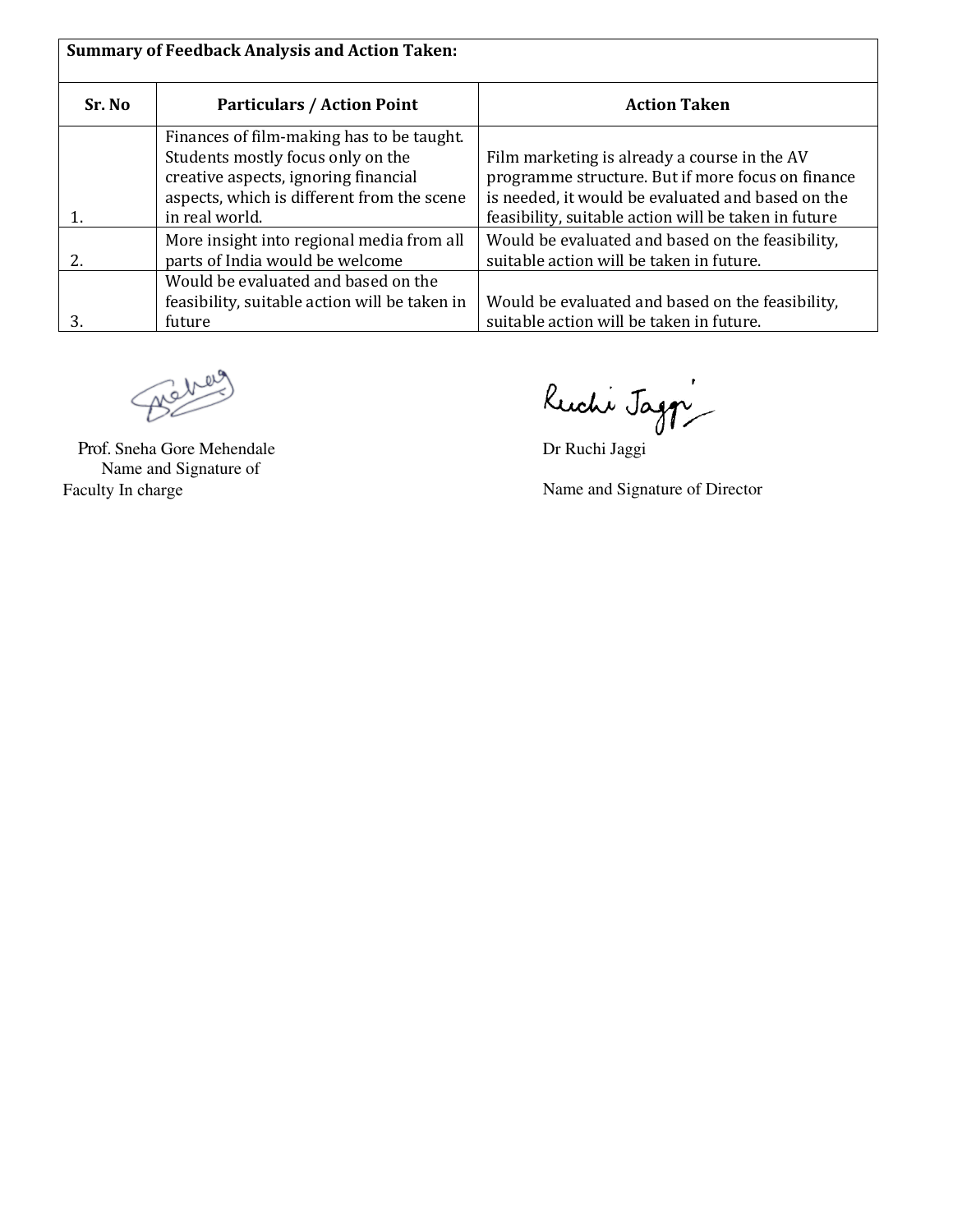

Symbiosis International University (Established under section 3 of the UGC Act 1956 vide notification No. F9-12/2001 U.3 Govt. of India) Accredited by NAAC with 'A' grade Founder : Prof. Dr. S. B. Mujumdar M.Sc. Ph.D. (Awarded Padma Bhushan and Padma Shri by President of India)

#### Name of the Institute: Symbiosis Institute of Media and Communication

Name of the Program: Master of Arts (Mass Communication)

## **Teachers Feedback for design and review of syllabus**

**Academic Year: 2019-2020**

#### **No. of Respondents : 15**

The teachers were given a simple feedback form to fill which had a few likert-scale based questions as well as qualitative feedback. Based on the teachers' feedback feasibility, the suggestions are incorporated herein.

| Sr<br>No       | Question                                                                                                                                                   | Excellent | Very Good      | Good           | Average          | <b>Bad</b>       |
|----------------|------------------------------------------------------------------------------------------------------------------------------------------------------------|-----------|----------------|----------------|------------------|------------------|
| $\mathbf{1}$   | I am given enough<br>freedom to<br>contribute my ideas<br>on curriculum<br>design and<br>development.                                                      | 9         | $\overline{4}$ | $\overline{2}$ | $\boldsymbol{0}$ | $\mathbf{0}$     |
| 2              | The faculty<br>members/teachers<br>are supported with<br>adequate learning<br>resources.                                                                   | 9         | $\overline{4}$ | $\overline{2}$ | $\mathbf{1}$     | $\boldsymbol{0}$ |
| 3              | The faculty<br>members/teachers<br>are encouraged to<br>establish linkages<br>with Industry.                                                               | 9         | 5              | $\mathbf{1}$   | $\mathbf{0}$     | $\boldsymbol{0}$ |
| $\overline{4}$ | The syllabus is<br>relevant and<br>adequate in terms of<br>scope, depth and<br>choice to help<br>develop the required<br>competencies<br>amongst students. | 8         | 3              | 3              | $\mathbf{1}$     | $\boldsymbol{0}$ |
| 5              | Would you                                                                                                                                                  | 8         | 5              | $\overline{2}$ | $\mathbf{0}$     | $\boldsymbol{0}$ |